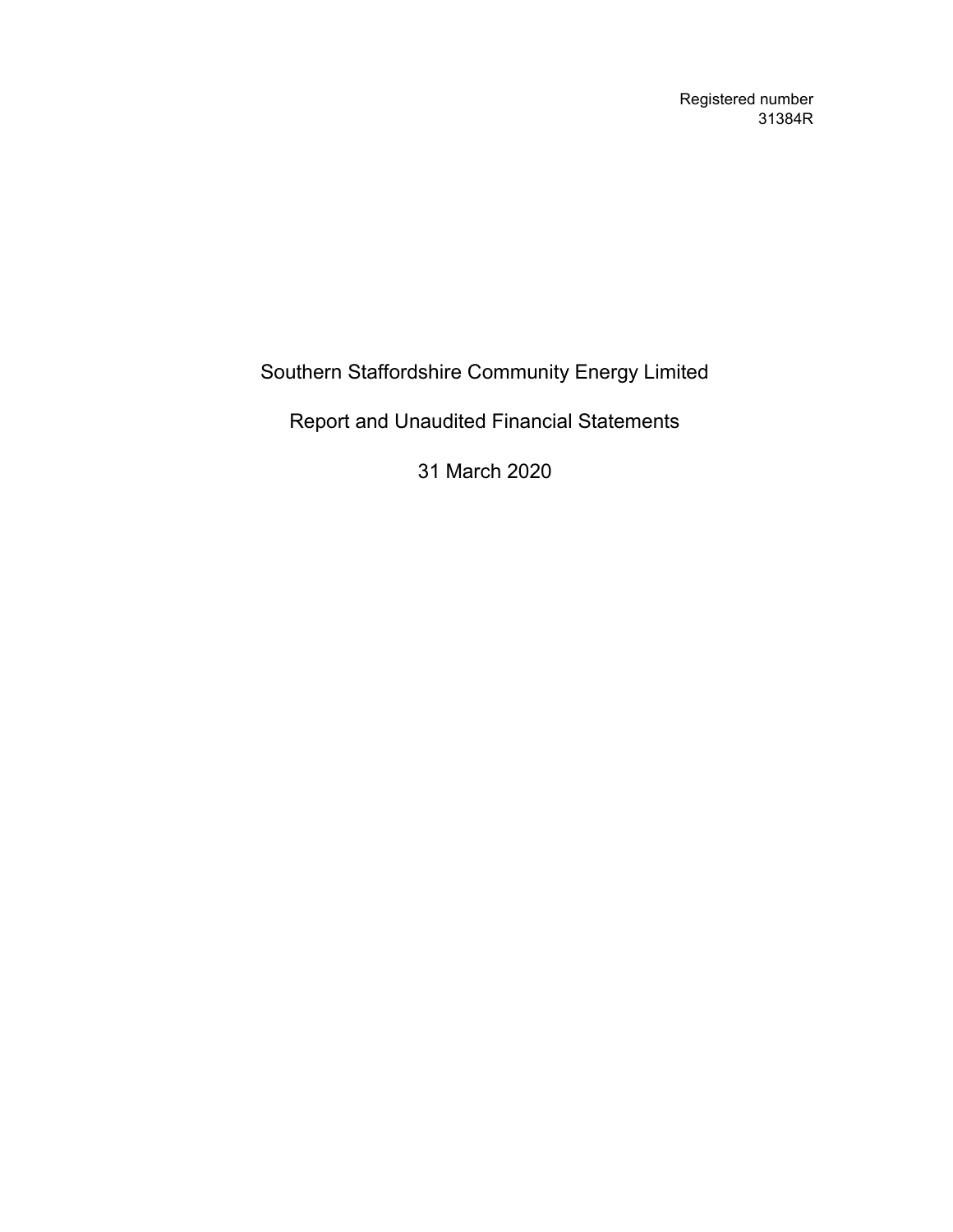# Southern Staffordshire Community Energy Limited Report and accounts **Contents**

| Society information            | 1 |
|--------------------------------|---|
| Directors' report              | 2 |
| Revenue account                | 3 |
| <b>Balance sheet</b>           | 4 |
| Statement of changes in equity | 5 |
| Notes to the accounts          | 6 |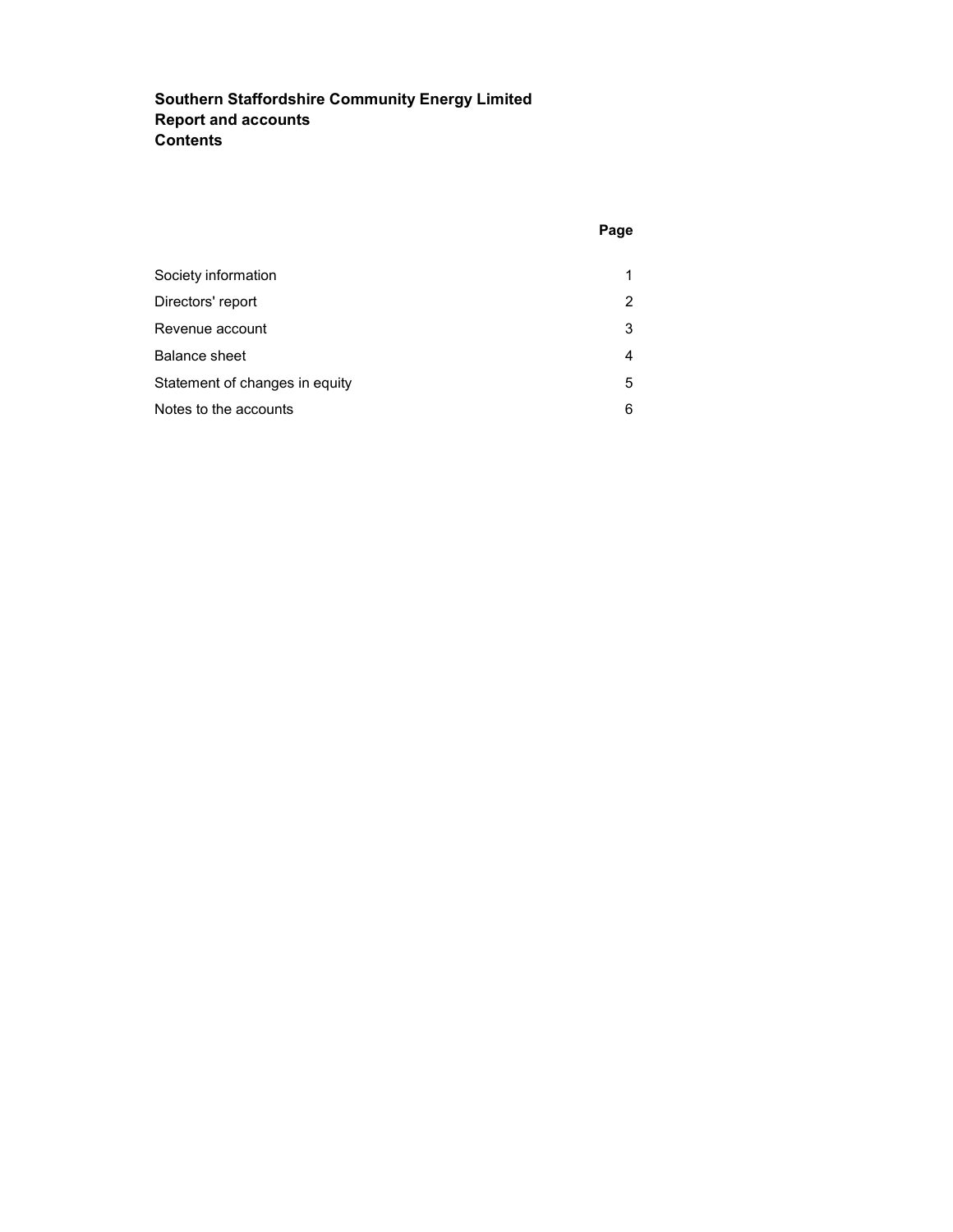### Southern Staffordshire Community Energy Limited Society Information

#### Directors at balance sheet date

Michael Kinghan MBE (Chairman) Peter Arnold Robin Powell Howard Price Andrea Simpson Robin Geoffrey Taylor Anthony Walters

(Treasurer/External Independent Director)

### **Secretary**

Andrea Simpson

## Registered office

3 Burns Close Lichfield **Staffordshire** WS14 9DW

## Registered number

31384R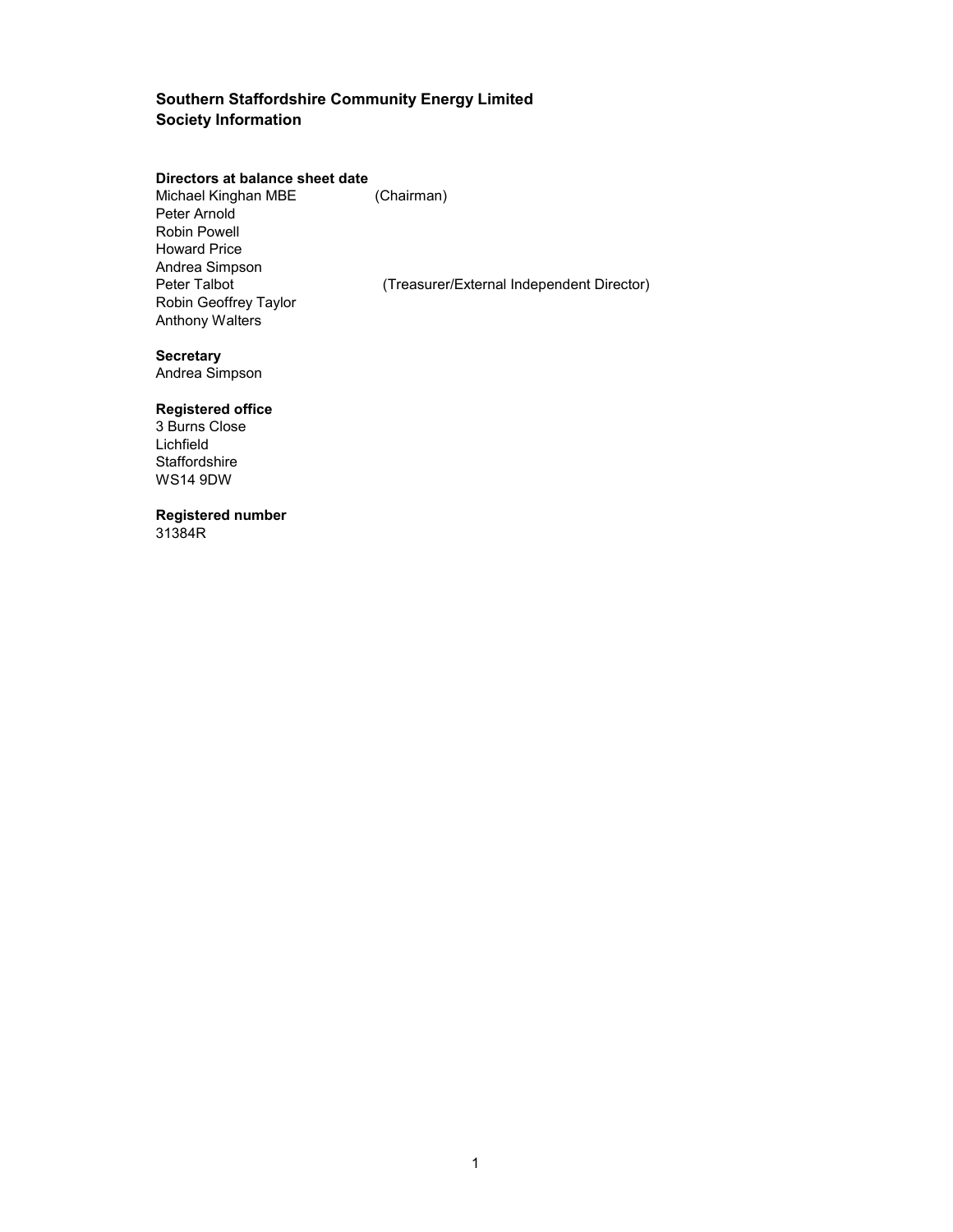### Southern Staffordshire Community Energy Limited Registered number: 31384R Directors' Report

The directors present their report and accounts for the year ended 31 March 2020.

#### Principal activities

The Society's principal activity during the year continued to be the production of electricity from solar photovoltaic arrays.

### **Directors**

The following persons served as directors during the year:

| Michael Kinghan        | (Chairman)                                |
|------------------------|-------------------------------------------|
| Peter Arnold           |                                           |
| Neil Blackwood         | (Retired 18/09/2019)                      |
| David Crosby           | (Retired 13/09/2019)                      |
| Robin Powell           |                                           |
| <b>Howard Price</b>    | (Appointed 07/05/2019)                    |
| Andrea Simpson         | (Secretary)                               |
| Peter Talbot           | (Treasurer/External Independent Director) |
| Robin Geoffrey Taylor  |                                           |
| <b>Anthony Walters</b> |                                           |
|                        |                                           |

#### Directors' responsibilities

The directors are responsible for preparing the report and accounts in accordance with applicable law and regulations.

The law governing Registered Societies requires the directors to prepare financial statements for each financial year which give a true and fair view of the state of affairs of the society as at the balance sheet date and of its income and expenditure for the year then ended. In preparing these accounts, the directors are required to:

- select suitable accounting policies and then apply them consistently;
- make judgements and estimates that are reasonable and prudent;
- prepare the accounts on the going concern basis unless it is inappropriate to presume that the society will continue in business.

The directors are responsible for keeping proper books of account such as are necessary to give a true and fair view of the society's state of affairs and to explain its financial transactions. The directors must also establish and maintain a satisfactory system of control of its books of account, its cash holdings and all its receipts and remittances, and hence are also responsible for safeguarding the assets and taking reasonable steps for the prevention and detection of fraud and other irregularities.

#### Reporting Criteria

This report has been prepared in accordance with the Co-operative and Community Benefit Societies Act 2014.

This report was approved by the board on  $\overline{\phantom{a}}$  16th September 2020 and signed on its behalf.

Director's signature

Director's name Michael Kinghan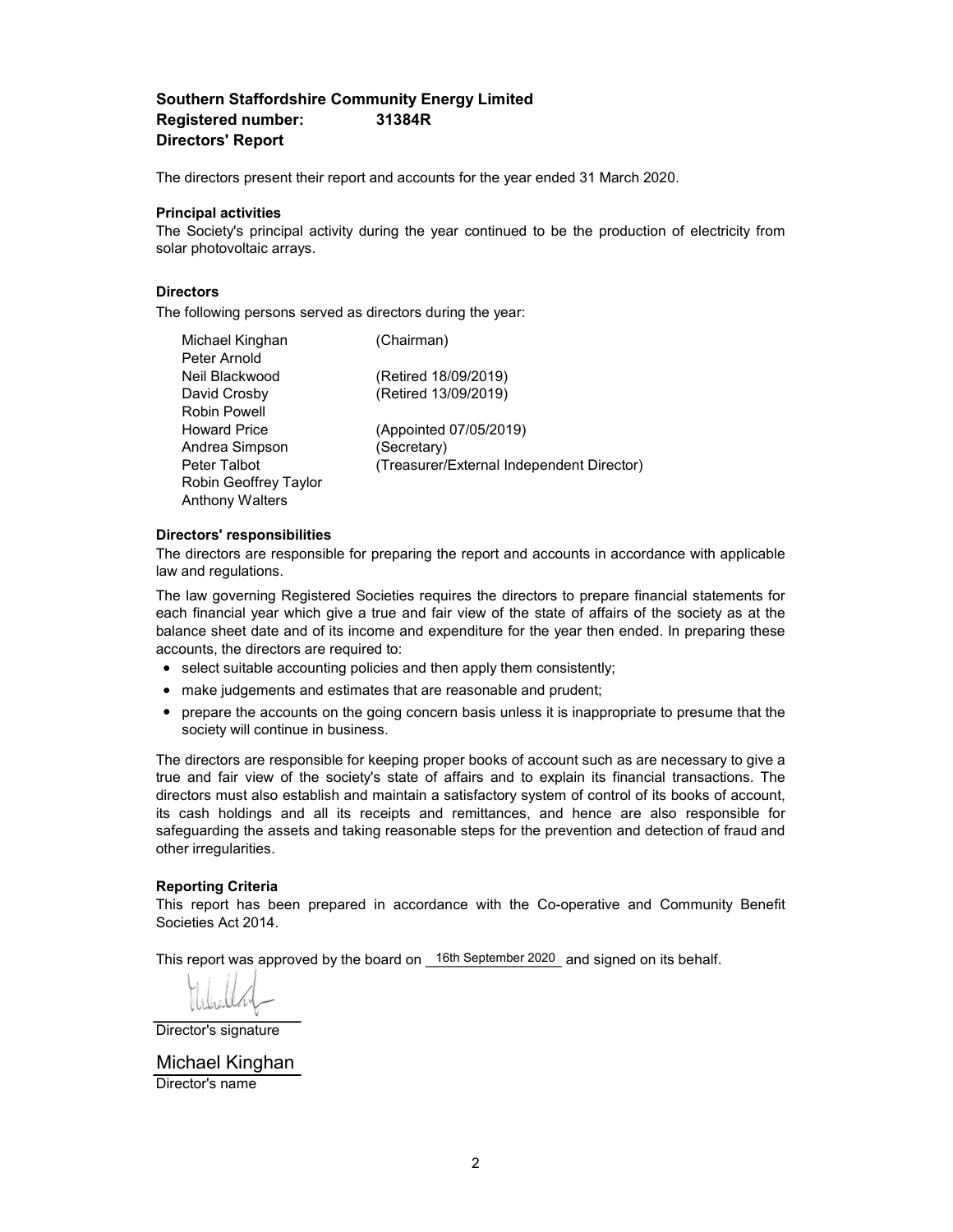## Southern Staffordshire Community Energy Limited Revenue Account for the year ended 31 March 2020

|                                                   | <b>Notes</b>   | 2020<br>£        | 2019<br>£       |
|---------------------------------------------------|----------------|------------------|-----------------|
| <b>Turnover</b>                                   |                | 63,341           | 67,393          |
| Cost of sales                                     |                | (22, 617)        | (21, 569)       |
| <b>Gross surplus</b>                              |                | 40,724           | 45,824          |
| Operating expenses<br>Other operating income      |                | (5,959)          | (4, 551)<br>217 |
| <b>Operating surplus</b>                          | 3              | 34,765           | 41,490          |
| Community benefit payments<br>Interest receivable |                | (50, 577)<br>302 | (12,075)<br>326 |
| (Deficit)/surplus before taxation                 |                | (15, 510)        | 29,741          |
| Tax on surplus                                    | $\overline{4}$ | 3                | 13,585          |
| (Deficit)/surplus after taxation                  |                | (15, 507)        | 43,326          |
| Members share interest                            |                | (23, 022)        | 66              |
| (Deficit)/surplus for the financial year          |                | (38, 529)        | 43,392          |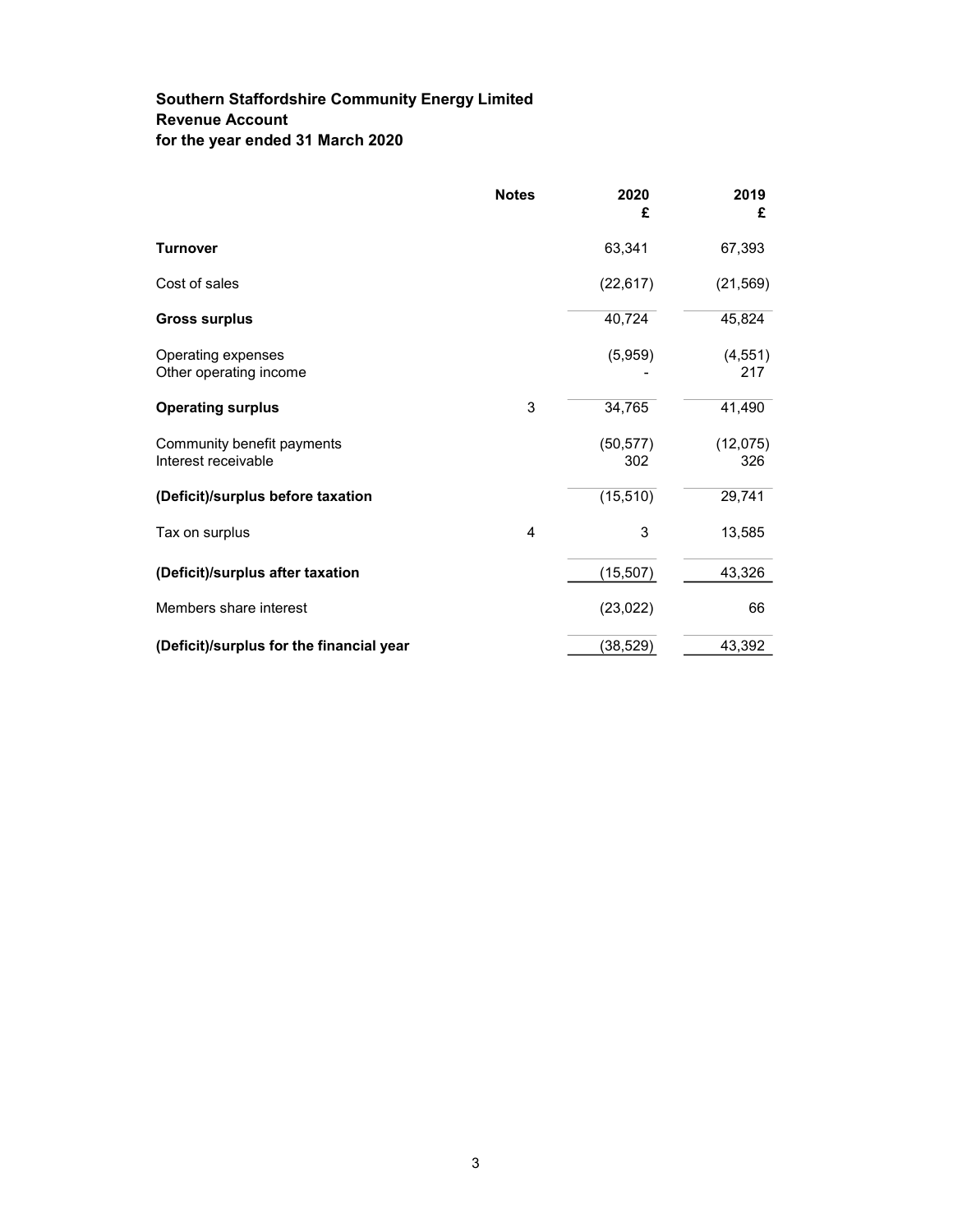## Southern Staffordshire Community Energy Limited Balance Sheet as at 31 March 2020

|                                       | <b>Notes</b>   |         | 2020<br>£ |         | 2019<br>£ |
|---------------------------------------|----------------|---------|-----------|---------|-----------|
| <b>Fixed assets</b>                   |                |         |           |         |           |
| Tangible assets                       | 5              |         | 294,627   |         | 312,784   |
| <b>Current assets</b>                 |                |         |           |         |           |
| <b>Debtors</b>                        | $\overline{7}$ | 14,667  |           | 14,285  |           |
| Cash at bank and in hand              |                | 46,027  |           | 118,009 |           |
|                                       |                | 60,694  |           | 132,294 |           |
| <b>Creditors: amounts falling due</b> |                |         |           |         |           |
| within one year                       | 8              | (3,634) |           | (1,994) |           |
| <b>Net current assets</b>             |                |         | 57,060    |         | 130,300   |
| <b>Net assets</b>                     |                |         | 351,687   |         | 443,084   |
|                                       |                |         |           |         |           |
| <b>Capital and reserves</b>           |                |         |           |         |           |
| Called up share capital               |                |         | 301,712   |         | 354,580   |
| <b>Retained Surplus</b>               |                |         | 49,975    |         | 88,504    |
| <b>Shareholders' funds</b>            |                |         | 351,687   |         | 443,084   |

The directors are satisfied that the Society is entitled to exemption from the requirement to obtain an audit under section 84 of the Co-operative and Community Benefit Societies Act 2014.

The members have not required the Society to obtain an audit in accordance with the Act.

The directors acknowledge their responsibilities for complying with the requirements of the Cooperative and Community Benefit Societies Act 2014 with respect to accounting records and the preparation of accounts.

The accounts have been prepared in accordance with the provisions in the Co-operative and Community Benefit Societies Act 2014.

Approved by the board on 16th September 2020

Michael Kinghan

D.CC  $\overline{\phantom{a}}$ 

Director's signature Director's signature Secretary's signature

\_\_\_\_\_\_\_\_\_\_\_\_\_\_\_\_\_\_\_\_ \_\_\_\_\_\_\_\_\_\_\_\_\_\_\_\_\_\_\_\_ \_\_\_\_\_\_\_\_\_\_\_\_\_\_\_\_\_\_\_\_ Peter Arnold Andrea Simpson

Director's name **Director's name** Secretary's name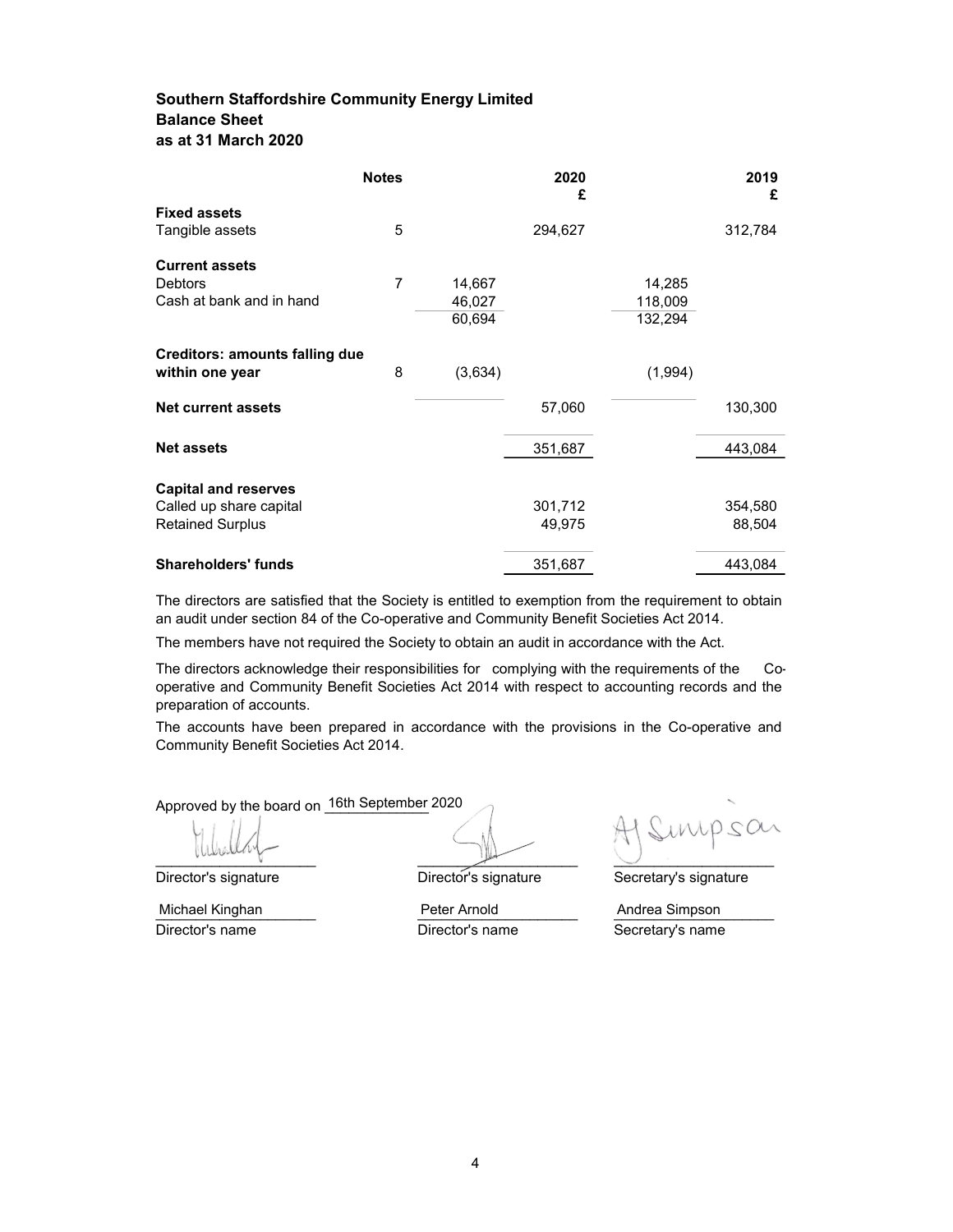# Southern Staffordshire Community Energy Limited Statement of Changes in Equity for the year ended 31 March 2020

| <b>Share</b><br>capital | <b>Revenue</b><br>account | Total                  |
|-------------------------|---------------------------|------------------------|
| £                       | £                         | £                      |
| 389,524                 | 45,112                    | 434,636                |
|                         | 43,326                    | 43,326                 |
| (34, 944)               | 66                        | 66<br>(34, 944)        |
| 354,580                 | 88,504                    | 443,084                |
|                         |                           |                        |
| 354,580                 | 88,504                    | 443,084                |
|                         | (15,507)                  | (15,507)               |
| (52, 868)               | (23, 022)                 | (23, 022)<br>(52, 868) |
| 301,712                 | 49,975                    | 351,687                |
|                         |                           |                        |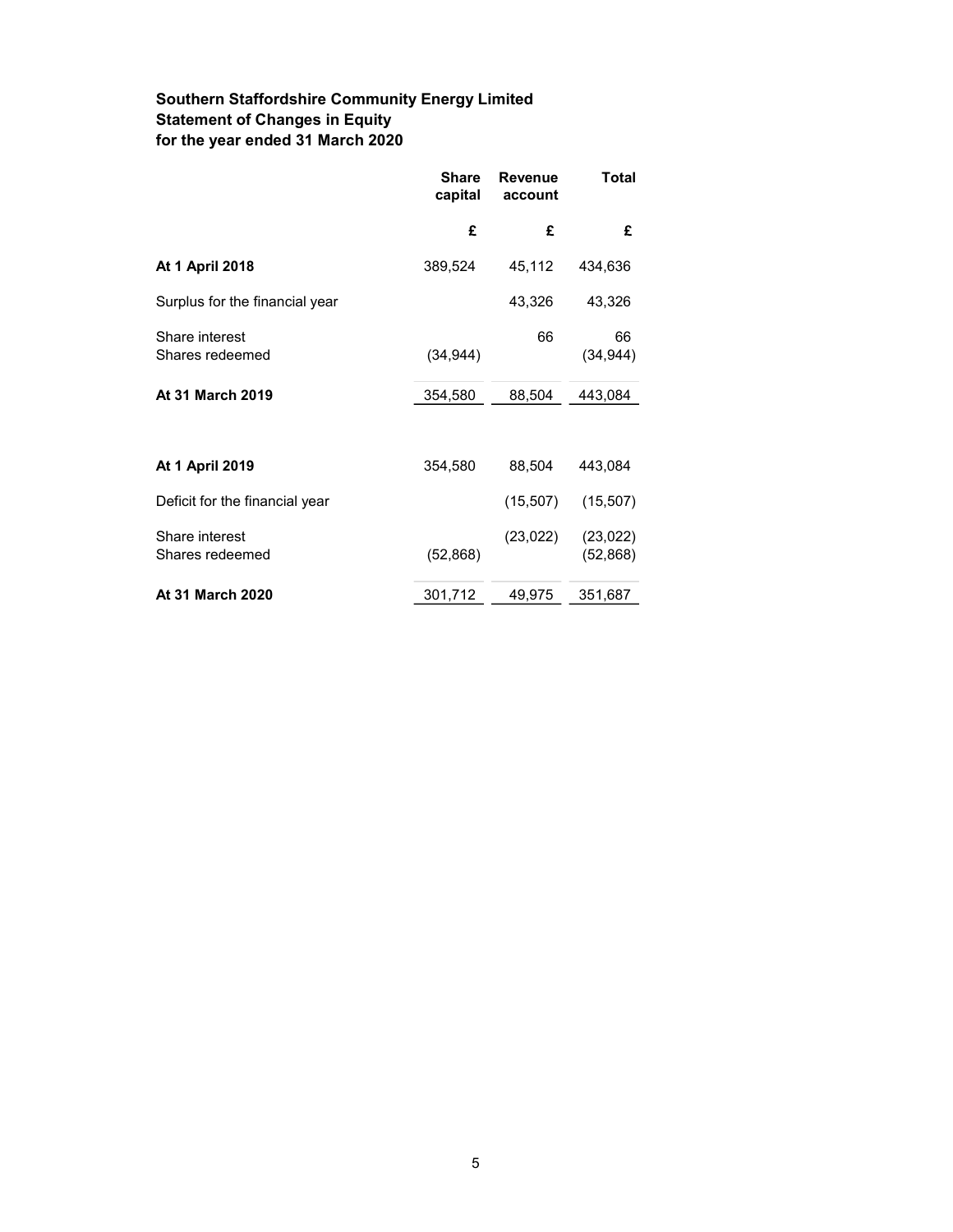### Southern Staffordshire Community Energy Limited Notes to the Accounts for the year ended 31 March 2020

#### 1 Accounting policies

The principal accounting policies adopted in the preparation of the financial statements are set out below. These have remained unchanged from the previous year and have been consistently applied within the accounts.

#### General information

Southern Staffordshire Community Energy Limited is a registered society incorporated in England within the United Kingdom. The address of the registered office is given on Page 1 of these financial statements. Southern Staffordshire Community Energy Limited meets the definition of a public benefit entity under FRS102.

### Basis of preparation

These financial statements are prepared under FRS 102 Section1A - small entities and there were no material departures from that standard. The financial statements have been prepared under the historical cost convention.

### **Turnover**

Turnover represents Feed In Tariff and other electricity generating income, net of value added tax where applicable, derived from the generation of electricity from renewable energy installations.

### **Depreciation**

Depreciation has been provided at the following rates in order to write off the assets over their estimated useful lives.

Solar Panels **1988** Solar Panels **1988** A 4%/5% straight line (depending on purchase date)

#### Taxation

The Society does not have charitable status and is therefore liable to Corporation Tax but this liability is confined to interest received unless this is offset by any chartiable donations, as the Society has significant unutilised tax losses arising from accelerated capital allowances granted by HM Revenue & Customs to promote investment. These tax losses together with community benefit payments and interest payments are expected to fully cover the future trading income of the Society.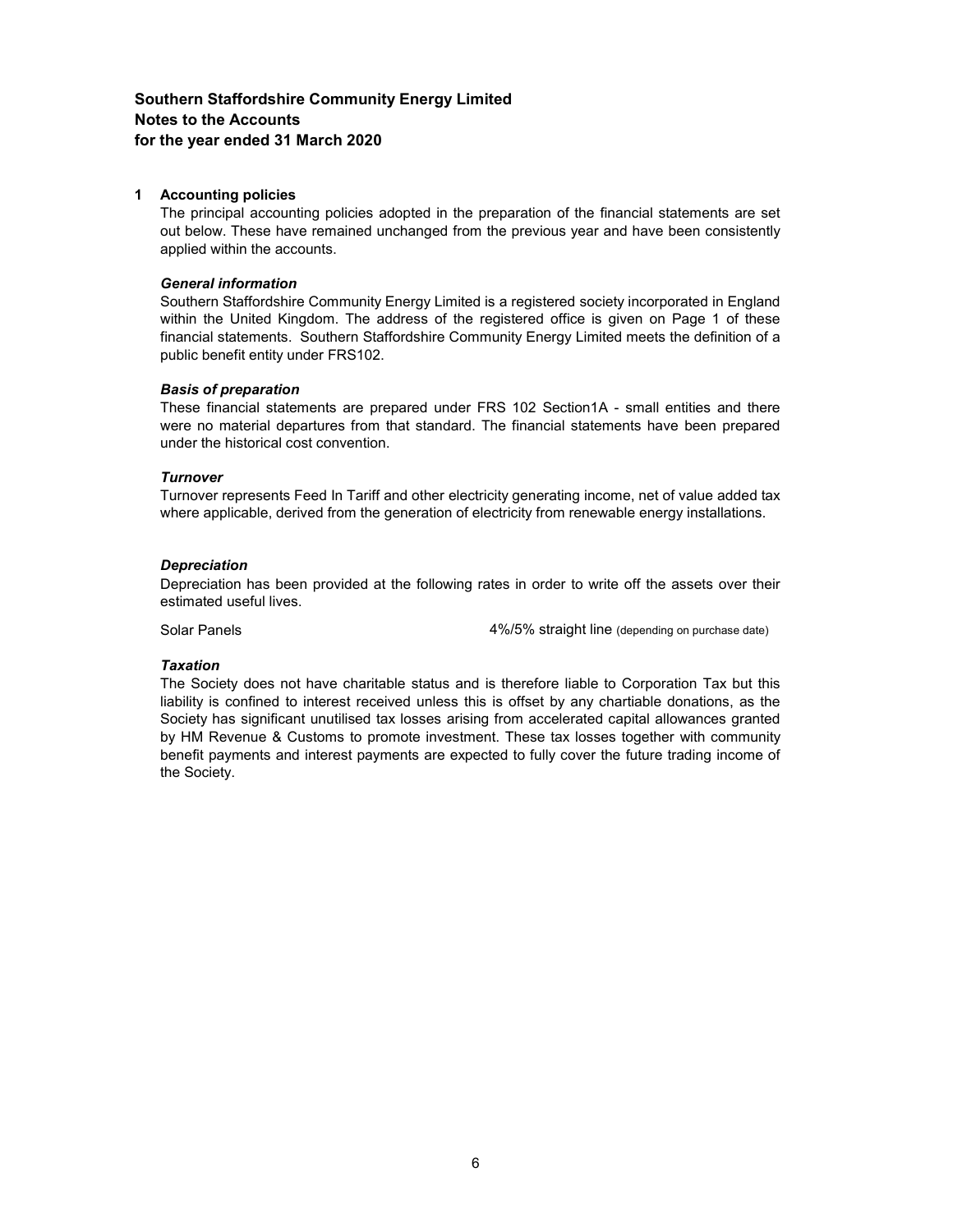## Southern Staffordshire Community Energy Limited Notes to the Accounts for the year ended 31 March 2020

### 2 Employees

The average monthly number of persons (including directors) employed by the society during the year was 0 (2019 - 0).

| 3 | <b>Operating Surplus</b>                                     | 2020<br>£ | 2019<br>£    |
|---|--------------------------------------------------------------|-----------|--------------|
|   | This is stated after charging:                               |           |              |
|   | Depreciation of tangible fixed assets                        | 18,157    | 18,013       |
|   |                                                              | 18,157    | 18,013       |
| 4 | <b>Tax on Surplus</b>                                        | 2020<br>£ | 2019<br>£    |
|   | The tax on the surplus after interest is as follows:         |           |              |
|   | UK Corporation Tax at 19%/20%<br><b>UK Deferred Taxation</b> | (3)       | 65<br>13,650 |
|   |                                                              | (3)       | 13,715       |

### 5 Tangible fixed assets

|                     | <b>Panels</b><br>Whittington<br>£ | <b>Panels</b><br><b>Hospitals</b><br>£ | <b>Plant</b><br>Whittington<br>£ | <b>Total</b><br>£ |
|---------------------|-----------------------------------|----------------------------------------|----------------------------------|-------------------|
| Cost                |                                   |                                        |                                  |                   |
| At 1 April 2019     | 54,186                            | 314,080                                | 4,891                            | 373,157           |
| At 31 March 2020    | 54,186                            | 314,080                                | 4,891                            | 373,157           |
| <b>Depreciation</b> |                                   |                                        |                                  |                   |
| At 1 April 2019     | 15.197                            | 40.571                                 | 4.605                            | 60.373            |
| Charge for the year | 2,167                             | 15,704                                 | 286                              | 18,157            |
| At 31 March 2020    | 17.364                            | 56,275                                 | 4,891                            | 78,530            |
| Net book value      |                                   |                                        |                                  |                   |
| At 31 March 2020    | 36,822                            | 257,805                                |                                  | 294,627           |
| At 31 March 2019    | 38.989                            | 273.509                                | 286                              | 312,784           |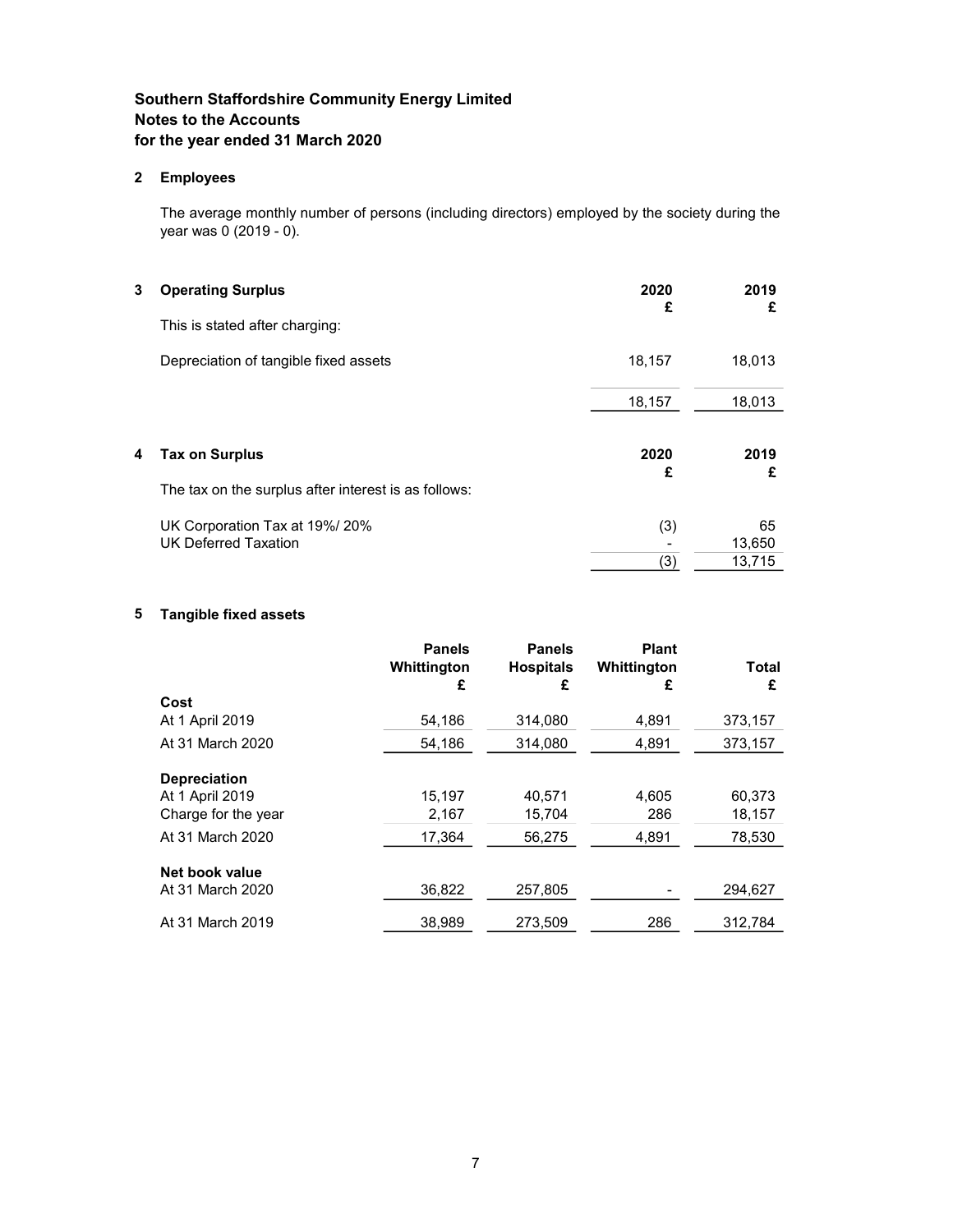## Southern Staffordshire Community Energy Limited Notes to the Accounts for the year ended 31 March 2020

| 2020<br>£ | 2019<br>£     |
|-----------|---------------|
|           |               |
|           | 13,650        |
|           | (13,650)      |
|           |               |
|           |               |
| 2020      | 2019          |
| £         | £             |
| 10,775    | 10,740        |
| 3,892     | 3,545         |
|           | 14,285        |
| 2020      | 2019          |
| £         | £             |
| 3,255     | 1,585         |
|           | 65            |
|           | 344           |
| 3,634     | 1,994         |
|           | 14,667<br>379 |